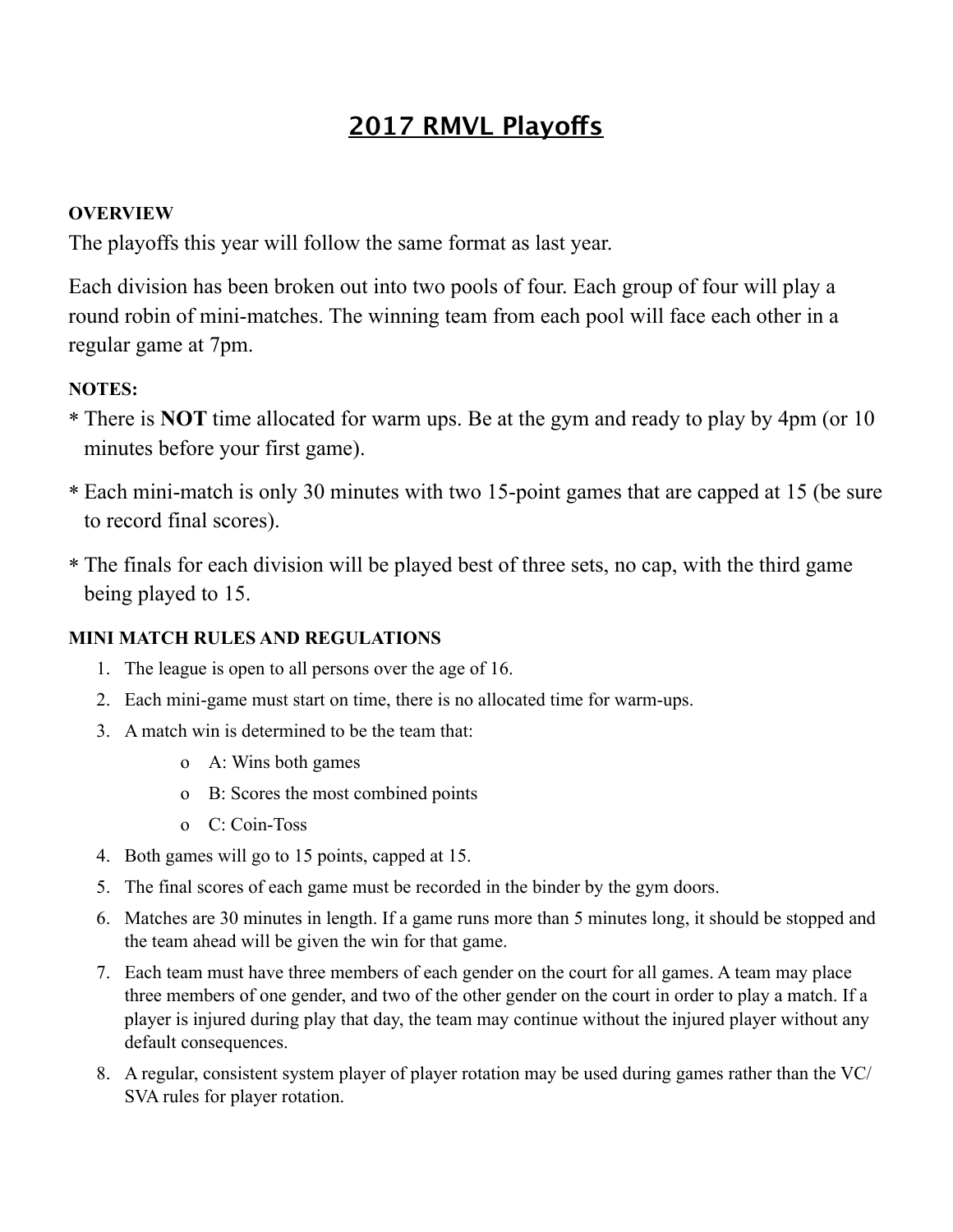- 9. Teams will be responsible for supplying their own volleyballs.
- 10. Teams must be warmed up and ready to play at the indicated start times.
- 11. Players may only register with one team in this league.
- 12. To avoid accidents on the court, players may not enter an adjacent court to play a ball when a match is being played on the adjacent court.
- 13. If a ball from another court enters your court, play will be stopped, and the point will be replayed.
- 14. Players are allowed to set the ball on serve receive.
- 15. This league plays on the honour system, and as such requires each player to call his or her own infractions.
- 16. SVA co-ed volleyball rules will be in effect, unless otherwise noted.
- 17. Due to insurance regulations, players **are not** allowed to wear hats.
- 18. Penalty assessed to a team for being late:
	- o 10 Minutes Late 1 Game
	- o 15 Minutes Late The Match
- · Only Players on your roster can play in games/playoffs.

**Gym 1 Court 1 -> A1** (5,7,2,4)

**Gym 1 Court 2 -> A2** (3,6,1,10)

**Gym 1 Court 3 -> B1** (8,11,13,17)

- **Gym 2 Court 1 -> B2 (**12,9,15,18)
- **Gym 2 Court 2 -> C1** (19,21,20,23)
- **Gym 2 Court 3 -> C2** (16,14,22,24)

**Finals (7 pm)**

- **Gym 1 Court 2 -> A Finals**
- **Gym 2 Court 1 -> B Finals**
- **Gym 2 Court 3 -> C Finals**